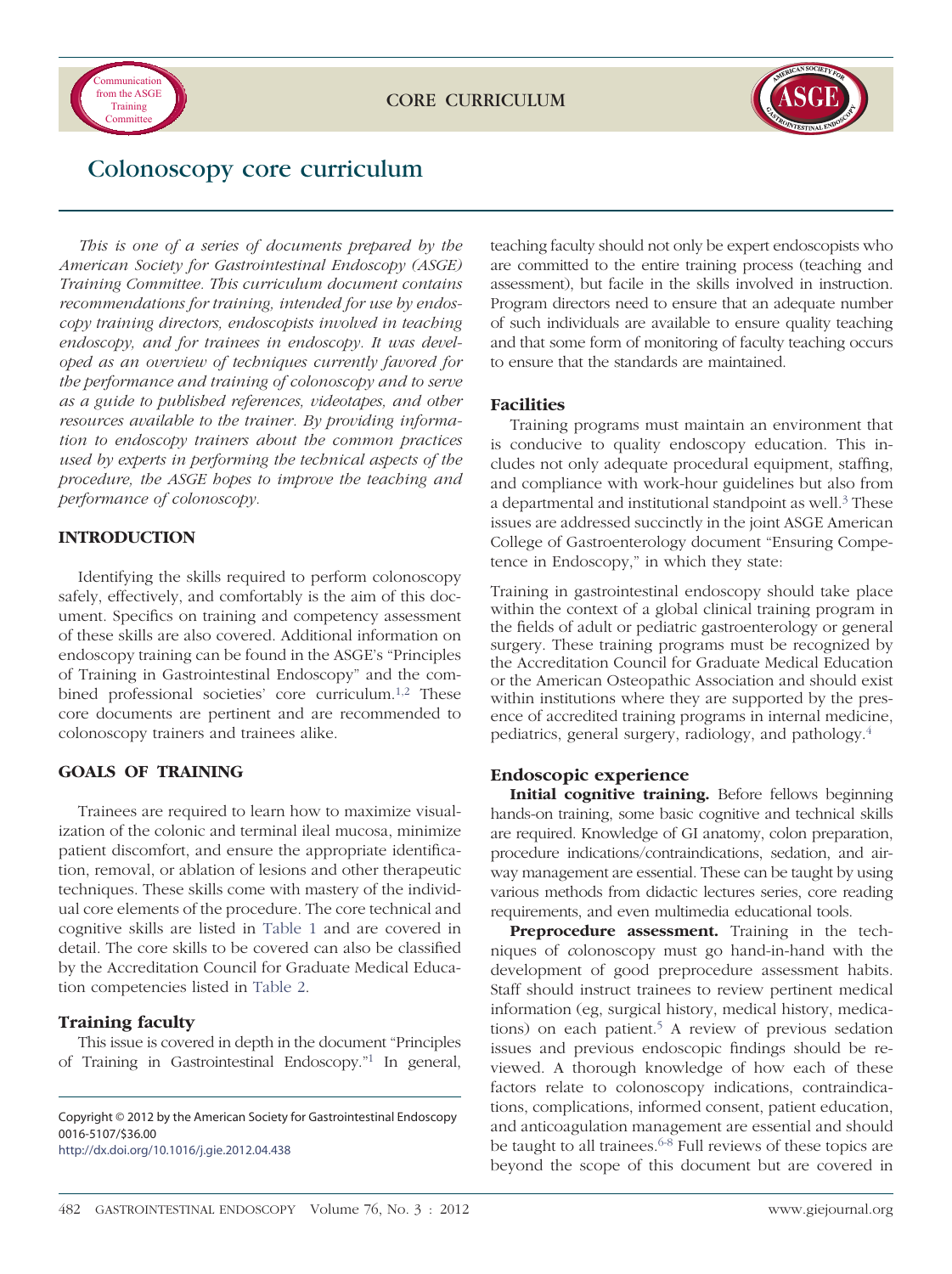<span id="page-1-0"></span>

| Motor                                | Cognitive                                        |
|--------------------------------------|--------------------------------------------------|
| Correctly holding the<br>colonoscope | Anatomy                                          |
| Use of the<br>colonoscope controls   | Patient selection                                |
| Colonoscope<br>insertion             | Preparation                                      |
| Colonoscope<br>advancement           | Colonoscope selection                            |
| Tip control                          | Informed consent                                 |
| Torque                               | Sedation management                              |
| Lumen identification                 | Assessment of indication and<br>risks            |
| Withdrawal/mucosal<br>inspection     | Pathology identification                         |
| Loop reduction                       | Therapeutic device settings                      |
| Angulated turns                      | Integration of findings into<br>management plans |
| <b>Terminal ileum</b><br>intubation  | Report generation and<br>communication           |
| Biopsy                               | Complication management                          |
| Snare polypectomy                    | <b>Quality improvement</b>                       |
|                                      | Professionalism                                  |

ASGE guidelines referenced and are also available on the ASGE Web site [\(http://www.asge.org\)](http://www.asge.org).

**Bowel preparation.** Trainees should understand the critical importance of proper bowel preparation for optimal visualization, safety, and ease of a colonoscopic examination. Trainees should acquire the knowledge to optimize the bowel preparation on the basis of efficacy, compliance, patient satisfaction, and comorbid conditions. Trainees should become familiar with the variety of preparations available including the standard large-volume polyethylene glycol electrolyte solutions, smaller volume polyethylene glycol electrolyte solutions, and pill formulations. In addition, the trainee should appreciate that the addition of prokinetic agents, by using split-dose regimens and adding flavoring to polyethylene glycol solutions, may help improve patient compliance with the bowel preparation. Trainees should be able to describe the complications associated with bowel preparation. Regardless of the bowel preparation selected, the trainee must understand that attention to proper patient instruction is essential in obtaining good results. Further information on this topic is available in the literature and the ASGE document entitled "Preparation of Patients for Gastrointestinal Endoscopy.["9](#page-7-5)

**Sedation, patient management, and physician behavior during colonoscopy.** Maintenance of patient comfort, dignity, and privacy are of paramount importance during colonoscopy and are skills best taught by example, supplemented with feedback and constructive criticism to the trainee. During the procedure itself, communication and feedback between the colonoscopist, assistant, and patient are essential for patient comfort and safety, but these skills may be underdeveloped by the early trainee focused on the technical aspects of the procedure. In particular, good patient communication is extremely important in relieving patient anxiety and limiting discomfort and should be an important part of colonoscopy training. The art and science of moderate (conscious) sedation must also be mastered by trainees of colonoscopy. Advance cardiac life support or similar training is advisable. In addition, the trainee must be able to assess whether a patient may require the assistance of an anesthesiologist for sedation. ASGE documents and other published guidelines are very helpful in the teaching process[.10-12](#page-7-6) Finally, a positive teaching environment must be maintained in the procedure room at all times and interruptions kept to a minimum. Individual teaching styles vary, but the trainer must foster a positive, professional learning environment by offering constructive comments.

**Postprocedure management.** After a colonoscopy, communication of findings, therapeutic results, and plans for follow-up must be emphasized to the trainee as an extremely important phase of the procedure. This involves both discussions with the patient, family when involved, and effective communication to the referring health professional. The importance of timely and complete procedure reporting cannot be overemphasized, and the need to use accepted nomenclature to describe findings must be imbued in the trainee[.13](#page-7-7) Trainer and trainees alike should use the accepted minimum standard terminology in their computerized procedure reporting system or dictated reports to foster standardization of reporting and data collection throughout the endoscopy community[.14](#page-7-8)

# **Initial hands-on training**

**Initial hands-on experience.** In addition to the basic cognitive skills outlined, there are some basic motor skills that one should ideally have before starting patient colonoscopy. These include an understanding of the colonoscope mechanics, use of colonoscope controls, and rudimentary skills at colonoscope advancement and mucosal inspection. These motor skills have traditionally been taught at the bedside, but an increasing emphasis has been placed on teaching these early skills with the use of either mechanical, animal, or computer simulation aids. For decades, trainers have used various mechanical teaching aids such as latex colon models. Recently, the use of computer simulation models has become more widespread, and research has also shown this to be effective in advancing early skills and even reducing patient discom-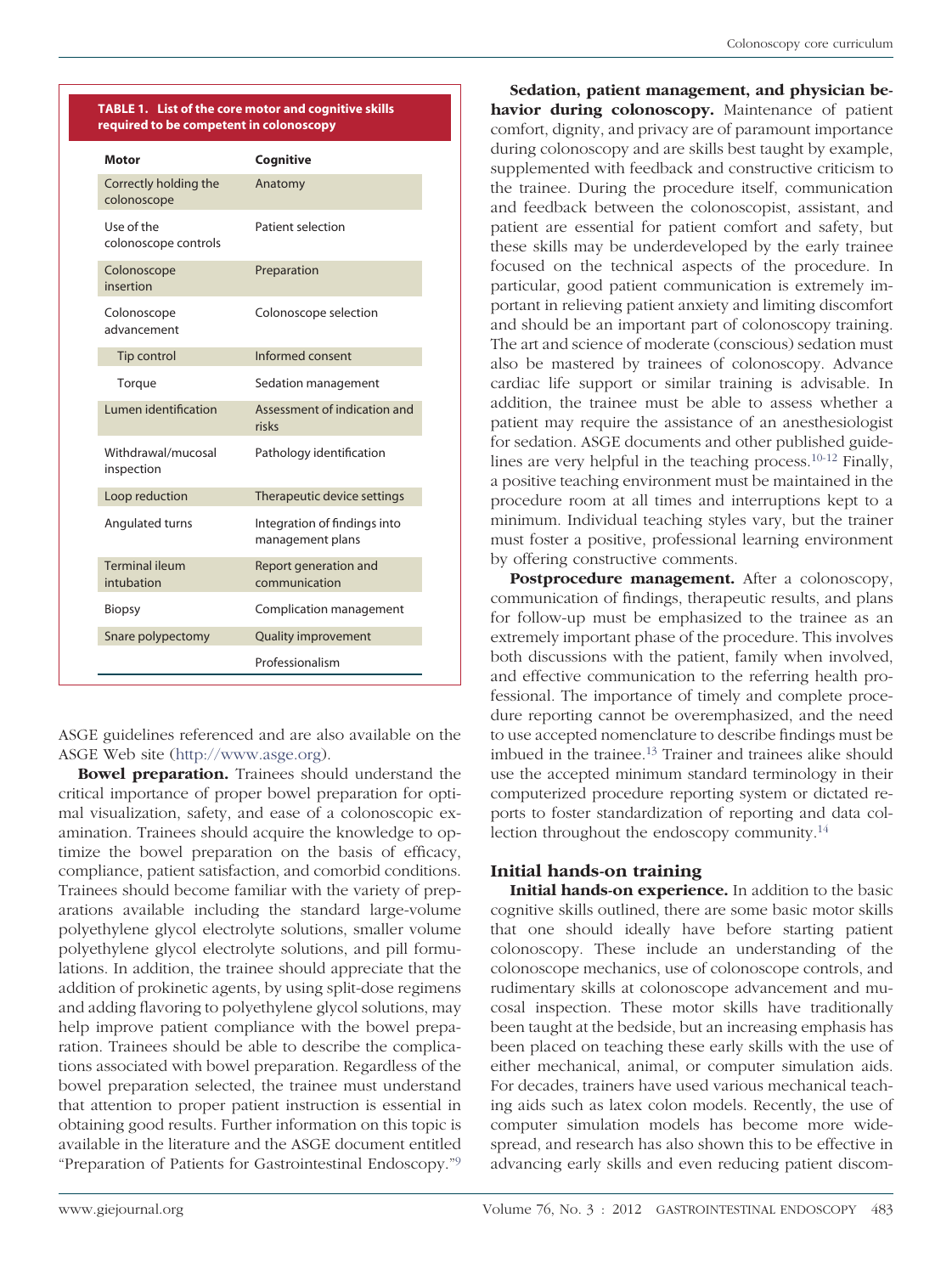#### <span id="page-2-0"></span>**TABLE 2. Accreditation Council for Graduate Medical Education competencies\***

- 1. Patient care: assessment of relevant history, imaging, physical examination, recommendations for diagnostic and/or therapeutic endoscopic options, development of management plan, and performance of essential procedures with special attention to assessment of competent performance of diagnostic/therapeutic endoscopy
- 2. Medical knowledge: assessment of clinically applicable cognitive skills that underlie the practice of GI endoscopy and the ability to apply this knowledge in clinical decision making regarding endoscopic procedures
- 3. Interpersonal and communication skills: assessment of skills required for effective interactions with other health care providers and patients and their families
- 4. Professionalism: assessment of sensitivity and responsiveness to patients, staff, and colleagues while performing endoscopy
- 5. Practice-based learning and improvement: assessment of fellow's ability to analyze and evaluate their endoscopic experiences and implement strategies to continually improve their quality of endoscopic practice, the ability to apply knowledge of study design and statistical methods to the appraisal of endoscopic studies
- 6. System-based practice: timely and accurate reporting of procedure results, use of standard terminology and assessment of the ability to understand, access, and use resources and providers such as surgeons, oncologists, pathologists, and radiologists to provide optimal endoscopic care, the ability to apply evidence-based, cost-conscious strategies to prevention, diagnosis, and management of GI diseases

\*Each of the skills described in this document can be classified within the competency framework put forth by the Accreditation Council for Graduate Medical Education.

fort in the early stages of training[.15-17](#page-7-9) Appropriate posture, body positioning, and hand/limb mechanics by the endoscopists are also critical habits to correctly establish from the onset of training to minimize the risk for long-term overuse injuries in the future endoscopist.

**Rectal examination.** Before the introduction of the colonoscope, trainee should understand the importance of a careful perianal examination. A digital rectal examination is also essential to lubricate the anal canal, assess the rectal vault for palpable lesions or other abnormalities, examine the prostate gland in men, and palpate adjacent structures in women.

**Colonoscope advancement techniques.** The earliest skills that the fellow must master are appropriate colonoscope navigation skills. It is especially important to teach good habits early to prevent poor techniques from becoming ingrained in the trainee. Ideally, teaching the 1-handed steering technique is generally recommended. In this method, the right hand remains on the colonoscope shaft, and steering is accomplished primarily with the use of the up-down knob alone accompanied with right-left torque of the colonoscope shaft. This allows for continuous control of the colonoscope and, with proper torque technique, helps prevent the formation of loops. A 2-handed technique, in which the right hand is intermittently removed from the colonoscope shaft and used to adjust the right-left knob, can be effective, especially in particularly angulated turns but in general is not recommended as the main navigation technique for efficiency purposes. More on these issues can be found in endoscopy texts[.18-21](#page-7-10)

**Prevention of looping.** A difficult challenge in colonoscopy is the prevention and reduction of looping of the colonoscope. The endoscopist in training should be taught the principles of loop formation and the rationale for loop reduction techniques before performing his or her first colonoscopy. All trainees should understand the need for frequent withdrawal of the colonoscope with appropriate use of torque. The previously referenced general textbook chapters address this issue, and excellent demonstrations of these techniques exist in the ASGE instructional videos "Colonoscopy and Polypectomy" and "Colonoscopy Insertion to the Cecum" [\(Appendix 1\)](#page-8-0).

**Transabdominal pressure.** The importance of external transabdominal pressure to assist advancement of the colonoscope should not be underestimated. The techniques of applying pressure should be included in the training of both colonoscopists and colonoscopy assistants. Abdominal pressure as an aid for colonoscopy has been well described but is often not applied in any standardized fashion[.22,23](#page-7-11) An colonoscopist can determine fairly quickly whether an application of transabdominal pressure is helping to advance a colonoscope. If not helpful, other locations should be tried in a timely manner.

**Change in body position.** Trainees should understand the importance of using changes in patient position to aid in colonoscope advancement. Repositioning the patient from the left lateral decubitus position to his or her back may be useful when looping occurs, particularly when advancing from the hepatic flexure to the cecum. This may also allow for easier and more precise application of external abdominal pressure. Some colonoscopists find the right lateral decubitus position or even the prone position also to be potentially helpful when having difficulties achieving cecal intubation, although these positions are not commonly required.<sup>24</sup>

**Mucosal visualization.** Although many early trainees focus on the goal of reaching the cecum, they must be reminded that the entire purpose of the examination is the careful inspection of the mucosa during colonoscope withdrawal. It is critical to teach fellows good mucosal visualization habits that include a slow methodical withdrawal with circumferential inspection of the mucosa. The importance of suctioning retained luminal contents and intermittently readvancing the colonoscope to look be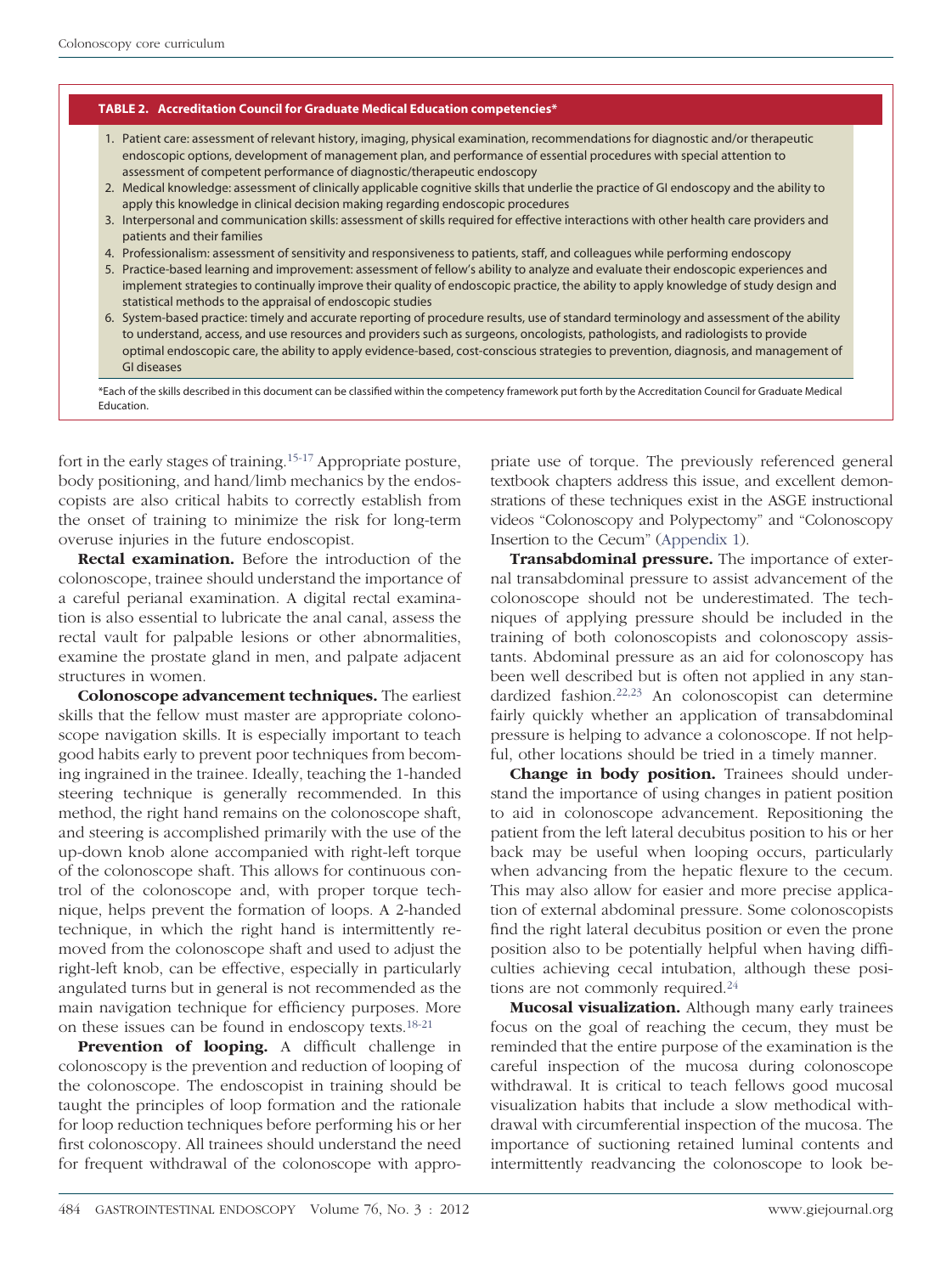hind folds is also critical. Although tedious for instructions at times, especially early on in training, scanning patterns will improve and become more efficient as their interpretive skills grow.

**Retroflexion.** The inclusion of a retroflexed view of the rectum is an essential element of colonoscopy. Trainees must be aware that acquired anatomic changes such as scarring from radiation or proctitis may preclude this maneuver, but in selected cases, insertion of a smaller-caliber colonoscope can be used to complete the examination. Careful observation of the anal canal during colonoscope withdrawal is important in these cases as well to identify causes of rectal outlet bleeding.

# **Intermediate cognitive and hands-on training**

Once hands-on training is under way, it is expected that fellows' cognitive skills in pathology recognition and management will grow.

**Pathology recognition.** As mucosal inspection skills develop, the efficiency of mucosal visualization and the independent identification of mucosal pathology such as polyps or other mucosal lesions will improve. A trainee must also understand what management is indicated or contraindicated. These cognitive skills grow primarily with repetition of seeing similar findings presenting themselves in different ways. This requires adequate training volumes to ensure fellows experience a broad spectrum of disease and with sufficient repetition. However, the patient-based repetition can be augmented with the use of teaching aids such as atlases of endoscopic images, self-education resources such as the ASGE's Gastrointestinal Endoscopy Self-Assessment Program and the Online Learning Center at [https://www.extendmed.com/asge/.](https://www.extendmed.com/asge/) Formal assessment of these interpretive skills by training programs via examinations based on endoscopic images are an important part of training because they can help identify trainees that need further education but also serve as a strong motivating factor for trainees to use the multiple learning resources describe previously.

**Terminal ileum intubation.** The techniques for entering the ileum are well demonstrated in the ASGE teaching video "Colonoscopy and Polypectomy" [\(Appendix 1\)](#page-8-0). If attempted routinely, visualization of the terminal ileum can be achieved in as many as 95% of cases without complications[.25](#page-7-13) Attempts to intubate the terminal ileum by the trainee should be encouraged during routine colonoscopy regardless of the procedure's indication. This will ensure that the trainee attains proficiency in the technique for situations when ileoscopy is essential.

**Estimating polyp size.** According to surveillance guidelines, the size of the polyp influences the timing of subsequent evaluations.<sup>26</sup> Trainees need to understand that there are various methods to estimate the size of a polyp. In addition to estimating entirely by eye, trainees can judge size by placing open biopsy forceps with a known jaw span alongside the polyp.

**Basic forceps biopsy.** Once pathology is identified, it is often necessary to obtain biopsy specimens for histologic confirmation. The technique of forceps biopsy during colonoscopy is straightforward and similar to that in upper GI endoscopy. Specific biopsy recommendations for all disease states are beyond the scope of this document.

Trainees should become proficient in cold biopsy (noncautery) for sampling of the mucosa to investigate for histologic abnormalities and for therapeutic removal of diminutive polyps of roughly 3 mm or less. Trainees should understand when "hot" biopsy (monopolar cautery forceps) might be useful and the risks and complications of this technique, which has been largely replaced by the use of a small snare without cautery.

For colonic masses suspicious for carcinoma, trainees should be instructed that 6 careful biopsy specimens appear to be adequate for diagnosis, with further biopsy specimens unlikely to increase the diagnostic yield.<sup>27</sup> In addition, some mass lesions may be removed by snare resection to obtain deeper tissue. Biopsy as part of periodic surveillance for dysplasia in inflammatory bowel disease and colitis is a recognized standard of care. Because professional recommendations on screening methods and frequency periodically change, trainees need to ensure that they stay current of the most recent guidelines.

**Basic polypectomy.** Removal and obliteration of adenomas is central to the role of colonoscopy screening programs to reduce the incidence of adenocarcinoma of the colon. Small polyps can be adequately removed with either cold or hot biopsy, but snare removal is often recommended for polyps larger than 5 mm. A wide variety of polypectomy instruments and techniques are available to the instructor and trainee with the decision for one or the other based on a number of factors, but predominantly polyp size and location.

Before performing polypectomy, a thorough understanding of the principles of electrosurgical cautery is essential. A number of excellent texts and other reference sources are available[.18,20,21](#page-7-10) Trainees should be introduced to the wide variety of snare designs (eg, standard, minisnare, rotatable, spiral, barbed, snare/basket combinations). Trainers should also provide detailed hands-on instruction for the basic operation, troubleshooting, and safety checking of their particular model of generator.

Monopolar snare polypectomy is well established as a relatively safe and effective modality for the removal of colon polyps and is recommended alone or in combination with other techniques for most polyps. All aspects of the basic technique should be introduced to the trainee before polypectomy is attempted. The trainee should be taught the vital importance of teamwork and communication with the endoscopy assistant during polypectomy and have direct experience in the assistant role themselves before performing polypectomy. Elements of the basic technique that should be emphasized include snare selection, testing, positioning of the polyp during colonoscopy, cautery settings, and snare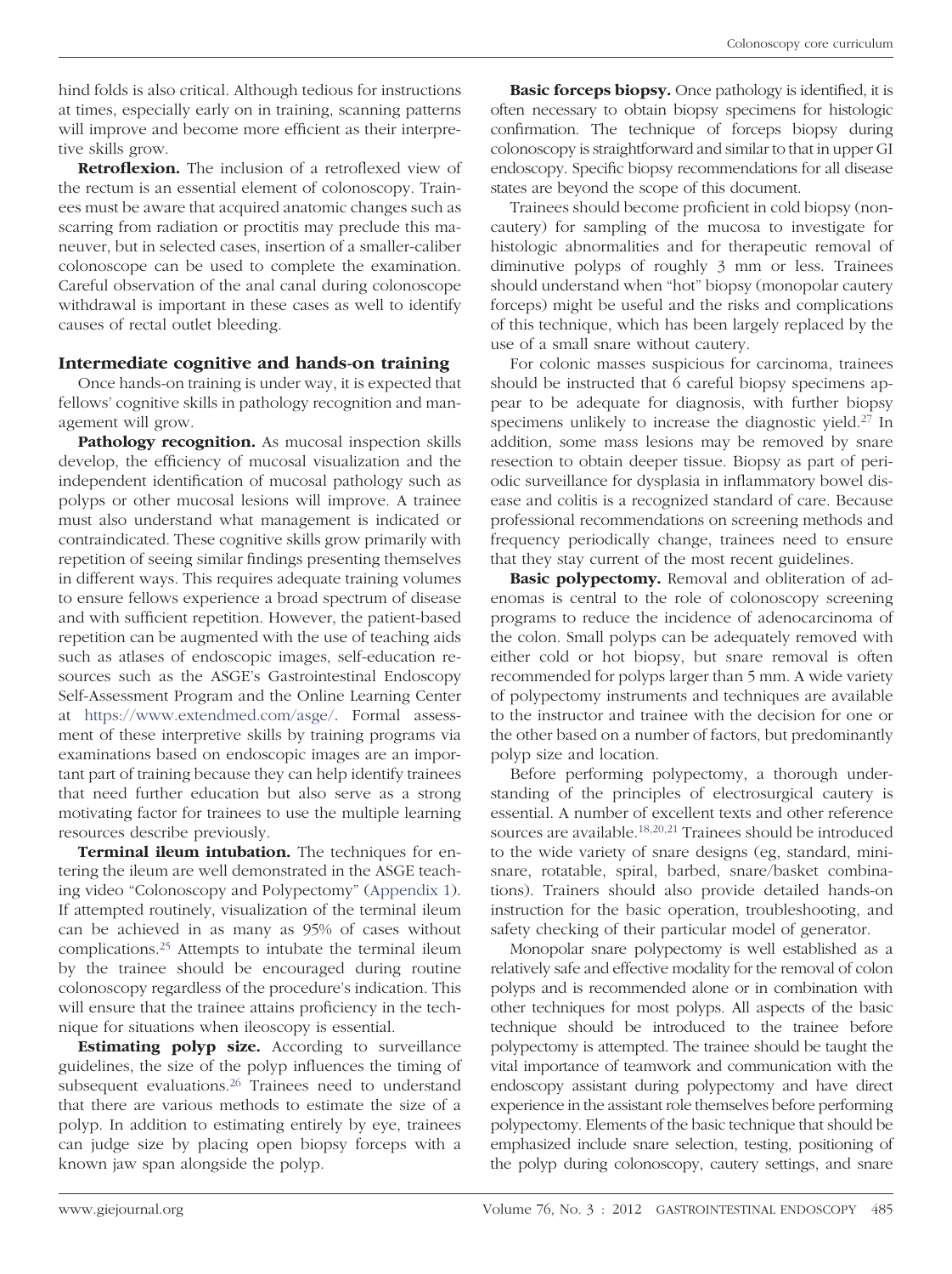closure technique. The ASGE videos on polypectomy are also highly recommended [\(Appendix 1\)](#page-8-0).

In addition to biopsy forceps, the use of snares for cold snare excisions is now a generally accepted technique for resection of polyps smaller than 6 mm. The colonoscopy instructor should teach the trainee proper technique for snare and forceps use and favor use of one over the other depending on polyp size, location, and other variables. To avoid time-consuming and occasionally unsuccessful searches for diminutive polyps on colonoscope withdrawal, trainees should be taught to remove most tiny polyps on first visualization ("on the way in"), a practice shown to be both safe and efficient. Large, easily seen polyps (generally those  $>1$ cm) may be left in place and resected on colonoscope withdrawal to facilitate efficient polyp retrieval.

# **Advanced techniques for the difficult colon**

Cecal intubation is possible in as many as 97% of patients in expert hands.<sup>28-31</sup> However, technical difficulties are encountered in some cases that may impede or prevent completion of the examination despite basic measures such as patient repositioning or external pressure. These difficulties are often caused by excessive looping of the instrument, redundancy of the colon, fixation of colonic segments, and the presence of strictures or simply the inability to adequately sedate the patient with traditional conscious sedation methods. As trainees grow in experience, they need to learn techniques that can help them overcome some of these obstacles.

**Use of alternative endoscopes.** There are several alternative instruments that can be used in an attempt to complete a difficult colonoscopy. Trainees should be familiar with the various endoscopes available, and the differences between these colonoscopes with regard to flexibility, outer diameter, length of the insertion tube, and degree of tip deflection. As fellows advance in their training, they need to become familiar with each colonoscope's strengths and weaknesses and how to use them to optimize the chances of achieving the individual procedure's goals.

**Fluoroscopy and nonradiographic imaging.** Although the use of fluoroscopy during routine colonoscopy was once a widely accepted practice, there is little need for this with the currently available colonoscopes. The ASGE does not consider it prudent to teach trainees to perform colonoscopy with the routine use of fluoroscopy. However, in rare cases, judicious use of fluoroscopy may be helpful in preventing and reducing loops in the difficult colon. A nonradiographic magnetic positioning system has been developed for use in training and as an aid for loop reduction, although it is generally not available (see "Initial hands-on experience" section).

# **Advanced (large polyp) resection**

Large polyps, especially those larger than 2 cm in diameter, may be challenging for the colonoscopy instructor and trainee alike. Sound clinical judgment, skill, and ex-

pertise allow safe and effective polypectomy of most large polyps, but sensible limits apply. Trainees should be able to identify polyps that are likely not amenable to colonoscopic removal (obviously malignant sessile polyps, polyps spanning  $>1$  haustral fold, those greater than one third to one half of the luminal circumference, and extremely large polyps with broad bases expected to require multiple colonoscopies for removal).

Large pedunculated polyps. Snare polypectomy of large pedunculated polyps requires careful assessment and technique. Polyps with wide stalks may contain large vessels. Trainees should be made aware that polyps with broad stalks  $(\geq 1.5 \text{ cm})$  in diameter are often best avoided, whereas those with stalks 1 cm or less can usually be resected by using standard cautery technique. Instructors should consider teaching presnare epinephrine injection (1:10,000) below the desired snare site and/or the use of endoscopically placed detachable nylon loops or endoclips for large-stalked polyps thought to have a higher risk of bleeding because of the stalk size or patient characteristics.<sup>32,33</sup> For some large pedunculated polyps, negotiation of the snare loop around the head may be extremely difficult. Piecemeal head resection to "whittle down" the polyp until the stalk is easily snarable should be used in these situations. Finally, trainees should be instructed never to remove a polyp if unsure about safety or their ability to perform the polypectomy successfully (ie, "don't start what you can't finish"). Instead, these patients should be referred to a more experienced endoscopist or surgical intervention should be considered.

**Large sessile polyps.** Resection of large sessile polyps often requires piecemeal resection because polyps larger than 1.5 cm snared in the standard fashion may cause tenting of the full colonic wall into the snare, imparting a high risk of perforation or deep thermal injury. Piecemeal resection alone was the traditional preferred method, but more recently, virtually all authorities advocate submucosal saline solution injection techniques via a sclerotherapy needle to form a safe plane for mucosal resection. Trainees should be taught both resection techniques. Trainees should be familiar with the various injectates, including saline solution with or without epinephrine, hypertonic saline solution (2 N), dextrose and sodium hyaluronate, and the use of dilute contrasting dye. Trainees should appreciate the importance of the nonlifting sign for carcinoma when using these injection techniques[.34,35](#page-7-18) ASGE videotapes demonstrating these techniques are extremely helpful for instruction and are listed in the References.

**Tissue retrieval techniques.** Failure to retrieve a polyp is often considered a minor complication of colonoscopy. Trainees must become proficient in all techniques of polyp tissue removal. Diminutive polyps are removed with biopsy forceps, and snared polyps as large as 7 to 8 mm may be aspirated through the biopsy channel after polypectomy. Full tissue retrieval collection is facilitated by commercially available filtered suction traps, allowing for capture and separation of multiple polyps. For larger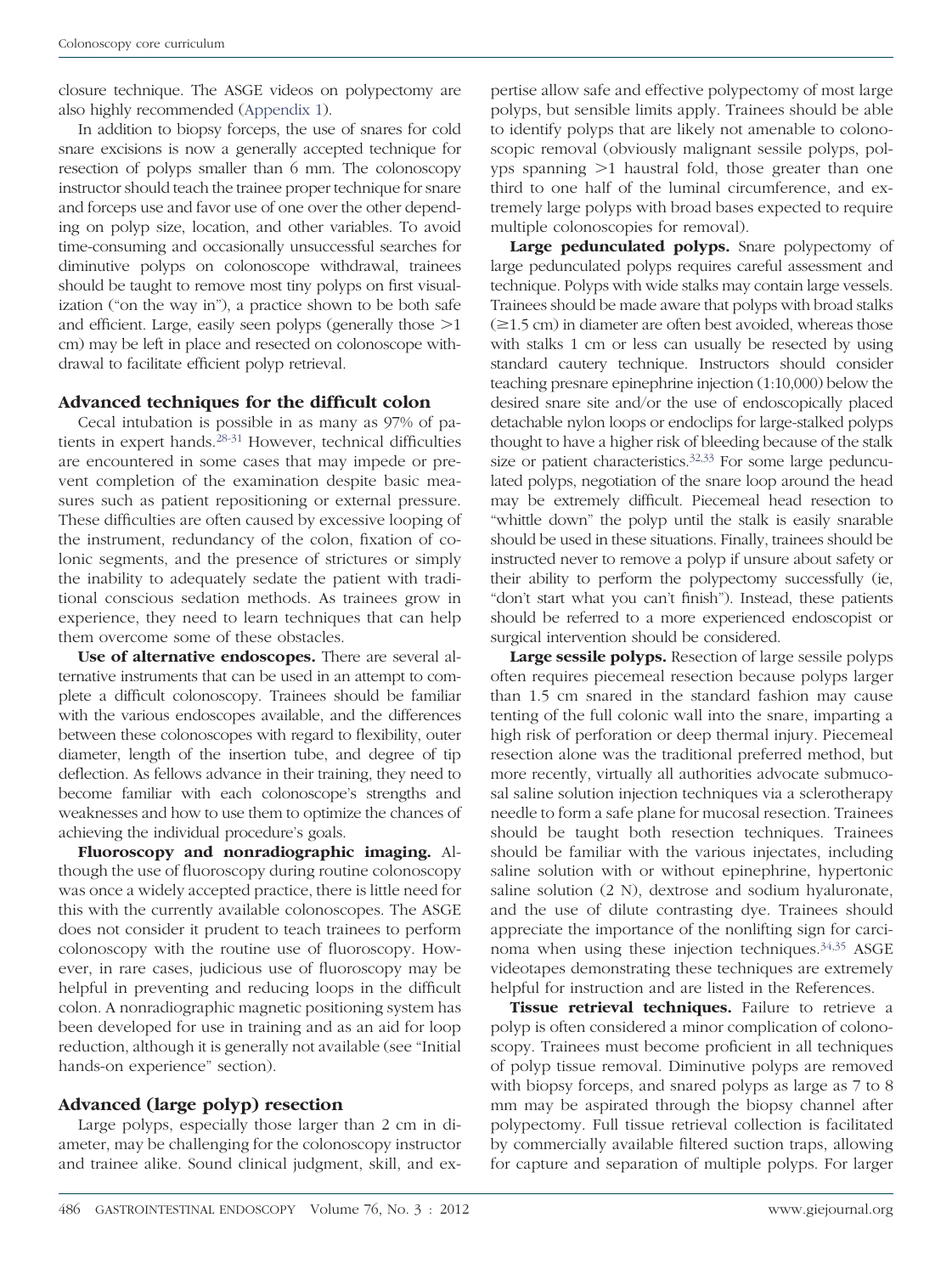polyps, the trainee should gain experience in the use of the snare itself for retrieval, but it is difficult and tedious to retrieve multiple polyps with the standard snare. The technique of maintaining the captured polyp at a distance on colonoscope withdrawal (to allow for visualization of the mucosa on the way out) should be taught to all trainees. Baskets or retrieval nets are useful for retrieval of multiple polyps, but at added expense. For multiple large polyps, multiple passes through the colon may be facilitated through use of a colonic overtube, a technique used infrequently today. Retrieval techniques are demonstrated on the ASGE videos on polypectomy.

# **Techniques for hemostasis**

**Postpolypectomy bleeding.** Delayed or immediate hemorrhage should occur in less than 1% of polypectomies; therefore, many trainees will have only a very limited direct experience with its treatment[.36-40](#page-8-1) The endoscopy trainer is urged to review the proper approach to postpolypectomy bleeding with the trainee before an actual occurrence. Given the brisk rate of some postpolypectomy bleeding and the concern of the attending endoscopist to promptly control active (brisk) bleeding before access to the polypectomy site is obscured, the trainees may find themselves with limited colonoscope time during these rare events early in their training. However, the techniques used are similar to those used in other types of GI bleeding, and trainees must ultimately feel confident of these in the postpolypectomy bleeding situation. Oozing from polypectomy sites may require no treatment or simple epinephrine injection. For brisk arterial stalk hemorrhage, immediate resnaring of the remnant stalk, with a 10 to 15-minute period of strangulation is an expedient and effective initial therapy. If not possible, a 5- to 10-mL 1:10,000 epinephrine injection into the stalk is recommended next. Placing a self-retaining detachable nylon loop, metallic clipping, rubber band ligation, and cautery using thermal probes are all useful in select cases of stalk hemorrhage. Performance of these techniques on colonoscopic models in a sham bleeding situation or use of some of these techniques prophylactically during large polyp removal (such as loop placement and epinephrine injection) will allow the trainee some experience with these techniques before they are needed in an emergency situation. As with all GI bleeding, an appreciation of the team approach with surgeons should be fostered and routine measures for lower GI bleeding performed.

**Colonic angiectasias (angiodysplasia).** Angiodysplastic lesions may be difficult to visualize, especially in an acute bleeding situation. Trainees need to be able to identify these lesions and distinguish them from other vascular markings in the colonic mucosa. Optimal bowel preparation is essential. Transfusion may be useful to enhance identification. Avoidance of meperidine or the use of naloxone once the colonoscope is in the cecum is reported to improve visualization of angiodysplasia and may be considered in all

patients in who these lesions are suspected.<sup>41</sup> In addition, trainees must be taught to pay attention to the mucosal detail during initial colonoscope advancement to prevent and recognize mucosal hemorrhage from colonoscope trauma. Techniques for obliteration of angiodysplasia are straightforward, and trainees should be familiar with the argon plasma coagulator, which is frequently used for obliteration of angiectasias because this instrument generally produces more superficial cautery effect thereby reducing deep tissue injury[.42,43](#page-8-3) It may be especially advantageous in radiationinduced angiectasia of the rectum, although multipolar and heater probe are well accepted for treatment of this condition as well. Thermal devices (multipolar and heater probes) are also effective to coagulate and obliterate angiodysplasia and should be taught to trainees.

**Colonoscopy in severe lower GI bleeding.** A full discussion of evaluation and treatment of lower GI bleeding is beyond the scope of this document. The value of colonoscopy in the evaluation of acute lower GI bleeding is largely determined by the quality of the bowel preparation.

Authorities recommend that if colonoscopy is to be performed in this setting, rapid, large-volume polyethylene glycol bowel preparation be performed to maximize visualization of the bowel wall and identify the source of the bleeding.<sup>44</sup>

Trainees must understand that bleeding sites identified can be treated endoscopically in some cases: cautery for angiodysplasia, polypectomy for bleeding polyps, injection and endoclip placement for diverticular bleeding, and injection and cautery for some ulcerated lesions. In addition, placement of endoclips in a region of suspected hemorrhage may aid in angiographic localization if endoscopic therapy cannot control bleeding. Thus, endoscopic techniques may be considered in these select cases as part of a multidisciplinary team approach in which angiography and surgery are also considered.

# **Colonoscopic obstruction**

**Acute colonic pseudo-obstruction (Ogilvie syn**drome). Acute colonic pseudo-obstruction is caused by a variety of medical conditions, medications, and metabolic abnormalities. Colonic decompression is most often recommended in such cases if the cecal diameter on abdominal radiographs is 12 cm or greater and reversal of obvious precipitating factors or initial medical treatments (eg, neostigmine) fail[.45](#page-8-5) Colonoscopy must be undertaken without benefit of bowel preparation with minimal air inflation and maximal suction used while negotiating the colon. Therefore, these emergency procedures are best performed by experienced colonoscopists with experienced trainees under extremely close supervision. Reasonable attempts to achieve cecal intubation should be made; prolonged attempts are not advisable.

Placement of a colonic decompression tube should be strongly considered, given the high recurrence rate after colonic decompression alone. Trainees should become fa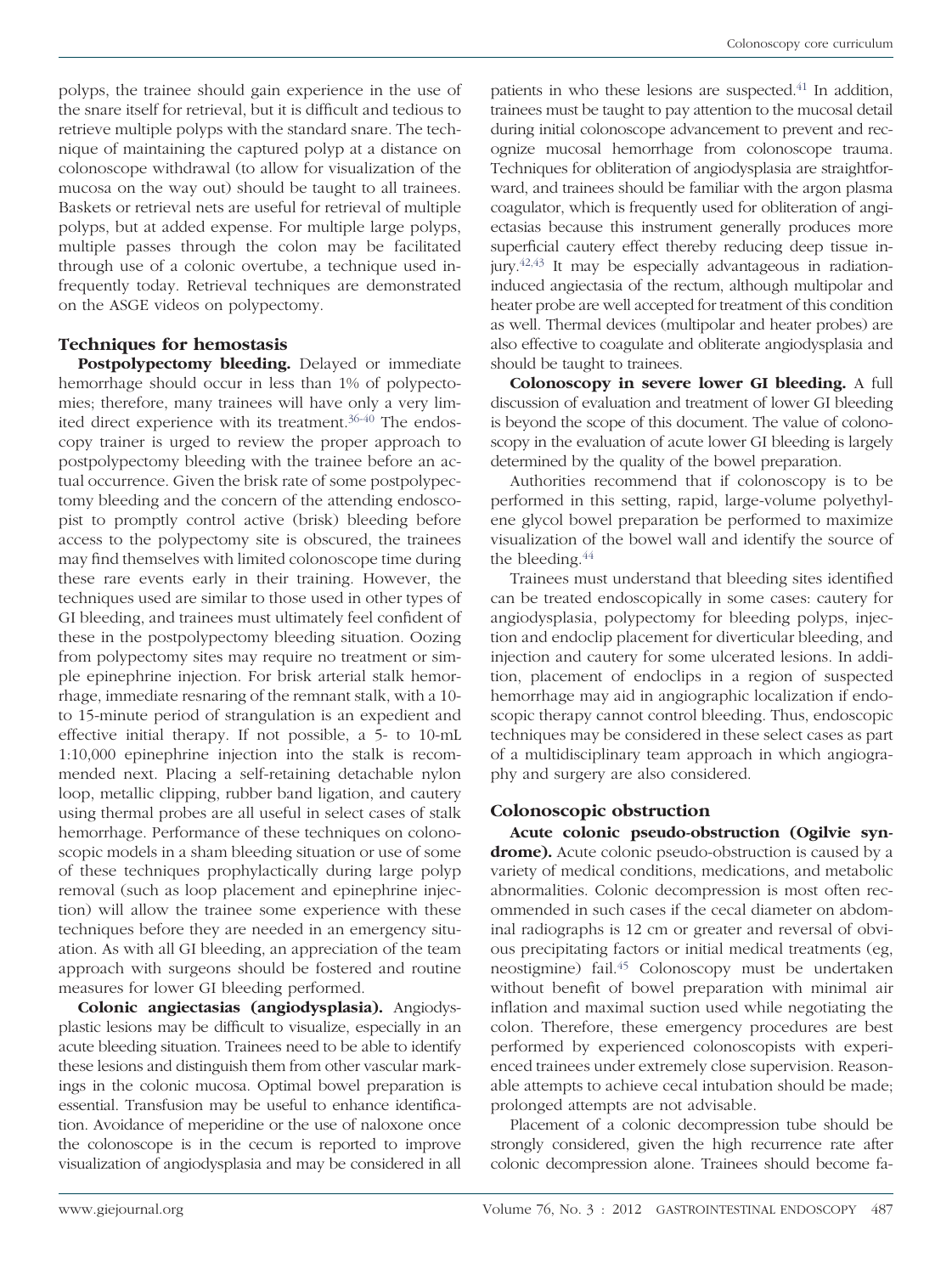miliar with the various techniques used to place decompression tubes, including the use of guidewires and fluoroscopy.

**Volvulus.** Colonoscopy is frequently used for derotation and decompression of sigmoid volvulus. Trainees should be instructed that once the narrowing of the volvulus is traversed with gentle pressure, prolonged suctioning should be applied and the mucosa should be inspected for signs of ischemia. Emergency surgery is indicated if gangrenous mucosa is identified. If not, colonoscopic decompression can be a temporizing method to allow patient preparation for elective surgery. Trainees should understand that with colonic decompression alone, recurrence rates are high[.46](#page-8-6)

**Stents.** Self-expandable metal stents designed for colonic use can provide palliation of obstruction or allow preoperative bowel preparation in patients with obstructing colorectal tumors[.47,48](#page-8-7) Training in the use of self-expandable metal stents may be appropriate for select trainees if expert trainers and sufficient procedure volume is available, but education in this therapy is usually reserved for trainees in advanced endoscopy fellowship programs.

# **Other maneuvers**

**Tattooing, clipping, and staining.** Tattooing is often used to mark the site of a lesion to localize the affected area before resection. In addition, polypectomy sites may be tattooed to allow accurate localization during future surveillance colonoscopy. This is performed by using a commercially available carbon suspension. Trainees should be able to perform this technique, which is identical to submucosal injection used to remove sessile polyps, and learn how to minimize transmural staining of the peritoneum.

Hemoclips can also be used to temporarily localize lesions in the GI tract and have the advantage of being radio-opaque, which can allow radiographic localization of lesions as well. However, most fall off within several weeks, and they are relatively expensive and thus may be useful for marking lesions only in select cases.

# **TRAINING PROCESS**

# **Duration of training**

The duration of colonoscopy training needed to achieve minimal competence in colonoscopy varies from one trainee to another. It is well understood that simply completing some absolute number of procedures or training for some duration does not ensure competence, but these estimates can be helpful to training programs in determining how much time and resources are devoted to colonoscopy training to ensure all of a program's trainees can achieve basic competence. Recent research has supported what experienced teachers have long suspected—that it likely requires many more procedures to become competent than previous guidelines of 140 colonoscopies have suggested. Recent data examining specific core cognitive and motor skills suggest that it can take between 175 and 400 procedures for learners to achieve minimal competence, but, on average, 275 colonoscopies are

required for the average trainee.<sup>49,50</sup> With this wide range of learning curves, it is important not only for programs to ensure that adequate volumes of procedures are available for each trainee but also that adequate ongoing competency assessments are performed to ensure that training goals are met by all.

# **ASSESSMENT OF TRAINING**

### **Assessment of competence**

An important, but often overlooked, part of colonoscopy training is assessing the trainees to ensure that the requisite skills have been acquired. Traditional assessment has typically been based on rather informal global pass/fail type evaluations performed near the end of training. This has continued despite more than a decade of experts calling for ongoing objective skills assessment. This is primarily because of the difficulty of defining what constitutes competence in both the cognitive and motor aspects of colonoscopy. Evaluation tools capable of assessing the core skills of colonoscopy hold promise in defining competency endpoints[.51](#page-8-9) Multisociety discussions are underway to define the best evaluation tool to help define competency in trainees. Until an alternative tool is offered or developed, we recommend using the Mayo Colonoscopy Skills Assessment Tool throughout colonoscopy training with a goal of demonstrating a minimal competency threshold score of 3.5 for all parameters[.50](#page-8-10) Regardless of the method ultimately used, it is recommended that some form of continuous assessment be performed and the results ideally used in both a formative manner—to give feedback to trainees in areas where further work may be needed—and a summative assessment of skills that can be used for competency assessment.

# **Quality measurement and improvement**

**Decreasing polyp miss rates.** As part of colonoscopy training, trainees must be taught the inherent limitations of this diagnostic test. The concept of a "personal miss rate" should be understood by all trainees. Every colonoscopist is different with regard to skill and meticulousness. Colonoscopists with lower polyp miss rates are significantly more likely to clear any residual stool, to look behind colonic folds, to distend the colon more, and, overall, to spend more time performing the examination. Other research has identified a correlation between polyp detection rates and withdrawal times, suggesting that withdrawal times of 6 minutes or more resulted in a significant improvement in polyp detection rates.<sup>52,53</sup> Although further studies of individual's techniques may yield more insight into how to minimize polyp miss rates, the conclusion is intuitive: the more meticulous the colonoscopist is, the less likely a lesion will be missed. This should be stressed to all trainees during every colonoscopy.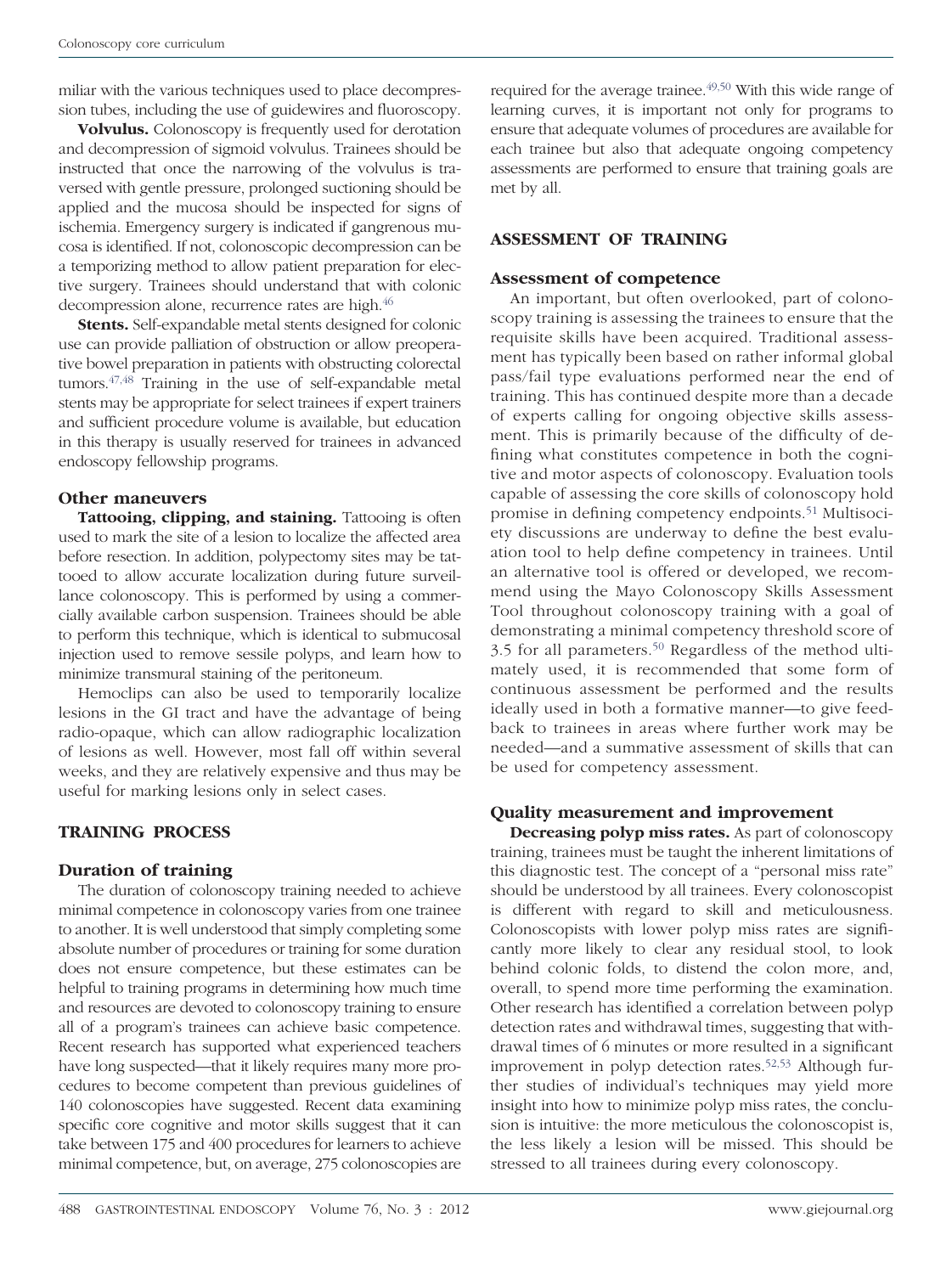### **Quality metrics**

The documentation of endoscopy "quality" has become a necessary metric for practicing gastroenterologists because there is increasing pressure to link these metrics with physician reimbursement rates. A great deal of work has been done to identify a large number of important quality parameters and published by the ASGE Taskforce on Quality[.54](#page-8-12) These include some directly related to the performance of the examination such as cecal intubation, polyp detection rates to others that take place in the preand postprocedure setting including documentation of consent and recommendations for appropriate follow-up intervals. Trainees should understand the importance of developing and maintaining a portfolio to document their own performance quality once out in practice and establish a system to update this in a continuous way. In addition to aiding in reimbursement issues, this will aid in identifying areas where improvements may be needed.

#### **DISCLOSURE**

*Dr McHenry, Consultant for Conmed Endoscopic Technology, Boston Scientific; Honorarium, Cook Endoscopy; Dr Shami, Consultant, Olympus America; Dr DiMaio, Consultant, Boston Scientific Corp. All other authors disclosed no financial relationships relevant to this publication.*

#### <span id="page-7-0"></span>**REFERENCES**

- 1. ASGE Training Committee, Adler DG, Bakis G, Coyle WJ, et al. Principles of training in GI endoscopy. Gastrointest Endosc 2012;75:231-5.
- 2. American Association for the Study Of Liver Diseases; American College of Gastroenterology; American Gastroenterological Association (AGA) Institute; American Society for Gastrointestinal Endoscopy. The Gastroenterology Core Curriculum, Third Edition. Gastroenterology 2007; 132:2012-8.
- <span id="page-7-1"></span>3. Jain R, Ikenberry SO, Anderson MA, et al. Minimum staffing requirements for the performance of GI endoscopy. Gastrointest Endosc 2010; 72:469-70.
- <span id="page-7-2"></span>4. ASGE/ACG Taskforce on Quality in Endoscopy. Ensuring Competence in Endoscopy. ASGE Website. Available at: [http://www.asge.org/WorkArea/](http://www.asge.org/WorkArea/showcontent.aspx?id=3384) [showcontent.aspx?id](http://www.asge.org/WorkArea/showcontent.aspx?id=3384)-3384. Accessed June 7, 2011.
- <span id="page-7-3"></span>5. ASGE Standards of Practice Committee, Levy MJ, Anderson MA, Baron TH, et al. Position statement on routine laboratory testing before endoscopic procedures. Gastrointest Endosc 2008;68:827-32.
- <span id="page-7-4"></span>6. ASGE Standards of Practice Committee, Banerjee S, Shen B, Baron TH, et al. Antibiotic prophylaxis for GI endoscopy. Gastrointest Endosc 2008; 67:791-8.
- 7. ASGE Standards of Practice Committee, Anderson MA, Ben-Menachem T, Gan SI, et al. Management of antithrombotic agents for endoscopic procedures. Gastrointest Endosc 2009;70:1060-70.
- 8. ASGE Standards of Practice Committee, Zuckerman MJ, Shen B, Harrison ME 3rd, et al. Informed consent for GI endoscopy. Gastrointest Endosc 2007;66:213-8.
- <span id="page-7-6"></span><span id="page-7-5"></span>9. Wexner SD, Beck DE, Baron TH, et al. A consensus document for bowel preparation before a colonoscopy. Gastrointest Endosc 2006;63:894-909.
- 10. Standards of Practice Committee for the American Society for Gastrointestinal Endoscopy, Lichtenstein DR, Janannath S, Baron TH, et al. Sedation and anesthesia in GI endoscopy. Gastrointest Endosc 2008;68:815-26.
- 11. American Society of Anesthesiologists Task Force on Sedation and Analgesia by Non-Anesthestiologists. Practice guidelines for sedation and analgesia by non-anesthesiologists. Anesthesiology 2002;96:1004-17.
- 12. American Society of Anesthesiologists. Continuum of depth of sedation definition of general anesthesia and levels of sedation/ analgesia. October 21, 2009. Available at: [http://www.asahq.org/](http://www.asahq.org/publicationsAndServices/sgstoc.htm) [publicationsAndServices/sgstoc.htm.](http://www.asahq.org/publicationsAndServices/sgstoc.htm) Accessed December 9, 2010.
- <span id="page-7-7"></span>13. Quality improvement of gastrointestinal endoscopy: guidelines for clinical application. From the ASGE. American Society for Gastrointestinal Endoscopy. Gastrointest Endosc 1999;49:842-4.
- <span id="page-7-8"></span>14. Joint Committee for Minimal Standard Terminology of European Society for Gastrointestinal Endoscopy, American Society for Gastrointestinal Endoscopy and Organisation Mondial d'Endoscopie Digestive. Digestive Endoscopy Minimal Standard Terminology: International Edition, 1998.
- <span id="page-7-9"></span>15. Sedlack RE, Kolars JC. Computer simulator training enhances the competency of gastroenterology fellows at colonoscopy: results of a pilot study. Am J Gastroenterol 2004;99:33-7.
- 16. Gerson LB, Van Dam J. Technology review: the use of simulators for training in GI endoscopy. Gastrointest Endosc 2004;64:992-1001.
- 17. Sedlack RE, Kolars JC, Alexander JA. Computer simulator training enhances patient comfort during endoscopy. Clin Gastroenterol Hepatol 2004;2:348-52.
- <span id="page-7-10"></span>18. Cotton PB, Williams CB. Colonoscopy and flexible sigmoidoscopy. In: Cotton PB, Williams CB, editors. Practical gastrointestinal endoscopy: the fundamentals, 6th ed.Oxford (UK): Wiley-Blackwell; 2008:87-175.
- 19. Williams CB. Insertion techniques. In: Waye JD, Rex DK, Williams CB, editors. Colonoscopy: principles and practice, 2nd ed.Oxford (UK): Wiley-Blackwell; 2009:537-59.
- 20. Sedlack RE. Training in colonoscopy. In: Cohen J, editor. Successful training in gastrointestinal endoscopy. Oxford (UK): Wiley-Blackwell; 2011:42-72.
- <span id="page-7-11"></span>21. Sivak MV Jr. Section 6: colonoscopy. In: Gastroenterologic endoscopy, 2nd ed, vol 2. Philadelphia (Pa): WB Saunders; 2000. p. 1222-459.
- 22. Prechel JA, Young CJ, Hucke R, et al. The importance of abdominal pressure during colonoscopy: techniques to assist the physician and to minimize injury to the patient and assistant. Gastroenterol Nurs 2005;28:232-6.
- <span id="page-7-12"></span>23. Waye JD, Yessayan SA, Lewis BS, et al. The technique of abdominal pressure in total colonoscopy. Gastrointest Endosc 1991;37:147-51.
- 24. East JE, Suzuki N, Arebi N, et al. Position changes improve visibility during colonoscope withdrawal: a randomized, blinded, crossover trial. Gastrointest Endosc 2007;65:263-9.
- <span id="page-7-14"></span><span id="page-7-13"></span>25. Zwas FR, Bonheim NA, Berken CA, et al. Diagnostic yield of routine ileoscopy. Am J Gastroenterol 1995;90:1441-3.
- <span id="page-7-15"></span>26. Winawer SJ, Fletcher RH, Miller L, et al. Colorectal cancer screening: clinical guidelines and rationale. Gastroenterology 1997;112:594-642.
- 27. Marshall JB, Diaz-Arias AA, Barthel JS, et al. Prospective evaluation of optimal number of biopsy specimens and brush cytology in the diagnosis of cancer in the colorectum. Am J Gastroenterol 1993;88:1352-4.
- <span id="page-7-16"></span>28. Waye JD, Bashkoff E. Total colonoscopy: is it always possible? Gastrointest Endosc 1991;37:152-4.
- 29. Kadakia SC, Wrosbleski CS, Kadakia AS, et al. Prevalence of proximal colonic polyps in average-risk asymptomatic patients with negative fecal occult blood tests and flexible sigmoidoscopy. Gastrointest Endosc 1996;44:112-7.
- 30. Lieberman DA, Weiss DB, Bond JH, et al. Use of colonoscopy to screen asymptomatic adults for colorectal cancer. N Engl J Med 2000;343:162-8.
- <span id="page-7-17"></span>31. Schoenfeld P, Cash B, Flood A, et al. Colonoscopic screening of average risk women for colorectal neoplasia. N Engl J Med 2004;353:2061-8.
- 32. Katsinelos P, Kountouras J, Paroutoglou G, et al. Endoloop-assisted polypectomy for large pedunculated colorectal polyps. Surg Endosc 2006;20:1257-61.
- <span id="page-7-18"></span>33. Bourke MJ, Williams SJ. Clips, loops, and bands: applications in the colon. In: Waye JD, Rex DK, Williams CB, editors. Colonoscopy principles and practice. Oxford (UK): Blackwell Publishing; 2009:287-94.
- 34. Ishiguro A, Uno Y, Ishiguro Y, et al. Correlation of lifting versus nonlifting and microscopic depth of invasion in early colorectal cancer. Gastrointest Endosc 1999;50:329-33.